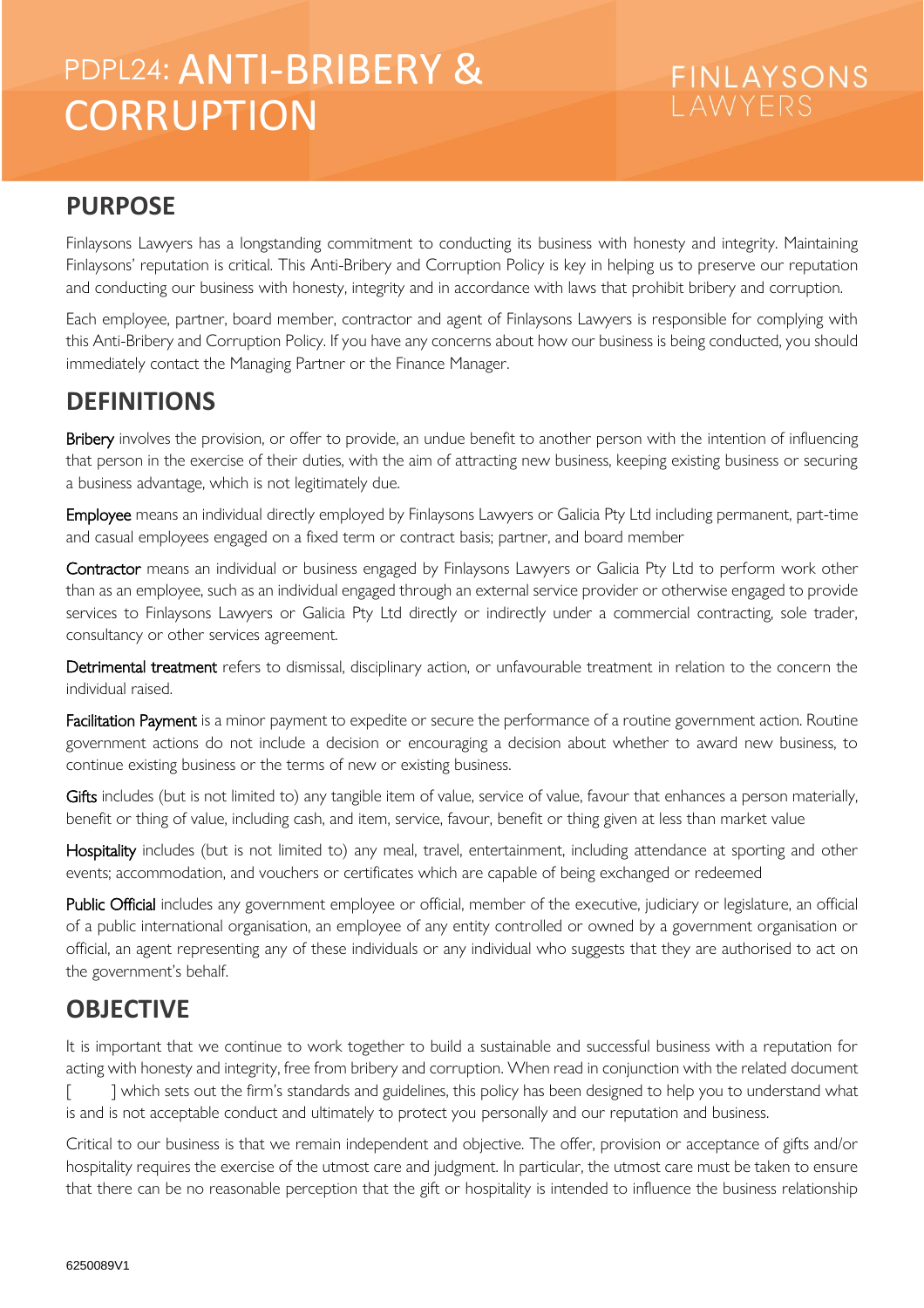between the firm and the recipient of the gift (or vice versa) in an improper or unprofessional way. Facilitation payments are prohibited.

#### **PARAMETERS**

Finlaysons Lawyers is subject to anti-bribery and corruption laws in Australia including the *Criminal Code Act 1995* (Australia).

This policy applies to all employees, partners, board members, contractors and agents of Finlaysons Lawyers (and Galicia Pty Ltd). Finlaysons Lawyers strictly prohibits the offer, provision or acceptance of bribes. It is to be read in conjunction with the related document [ ] which sets out the firm's standards and guidelines on:

offering, accepting and providing gifts and hospitality;

participating in tenders and procuring goods and services; and

providing donations and sponsorship.

### **RESPONSIBILITIES OF EMPLOYEES**

- must not engage in any form of bribery, whether it be directly, passively, or through a third party (such as an agent or distributor)
- must not accept bribes in any degree and if you are uncertain about whether something is a bribe or a gift or act of hospitality, seek further advice from the Finance Manager or Managing Partner
- must never solicit gifts and hospitality but where the offer, provision or acceptance of gifts or hospitality is permitted under this policy, you must still exercise the utmost care
- must ensure that negotiations with external parties including suppliers for the tender and procurement for services avoid conflicts and unethical behaviour which are aligned to the requirements set out in the associated document
- when dealing with public officials, no gift or hospitality with a value of up to A\$1000 is provided or accepted without prior or subsequent written approval from either the Managing Partner or Finance Manager
- must ensure that you read, understand, and comply with the information contained within this policy, and with any training or other anti-bribery and corruption information you are given
- are equally responsible for the prevention, detection, and reporting of bribery and other forms of corruption
- are required to avoid any activities that could lead to, or imply, a breach of this policy

#### **RESPONSIBILITIES OF EMPLOYERS**

- ensure that no one suffers any detrimental treatment as a result of refusing to accept or offer a bribe or other corrupt activities or because they reported a concern relating to potential act(s) of bribery or corruption.
- clearly communicate the Anti-Bribery and Corruption policy and zero-tolerance attitude to all suppliers, contractors, business partners, and any third parties at the outset of business relations, and as appropriate thereafter
- will keep detailed and accurate financial records, and will have appropriate internal controls in place to act as evidence for all payments made
- will declare and keep a written record of the amount and reason for hospitality or gifts accepted and given, and understand that gifts and acts of hospitality are subject to managerial review
- will put in place policies and procedures for compliance as part of its general risk management policies if required under anti-money laundering and counter-terrorism financing legislation as the firm's general insurance activities do not currently fall within the ambit of this legislation in Australia.